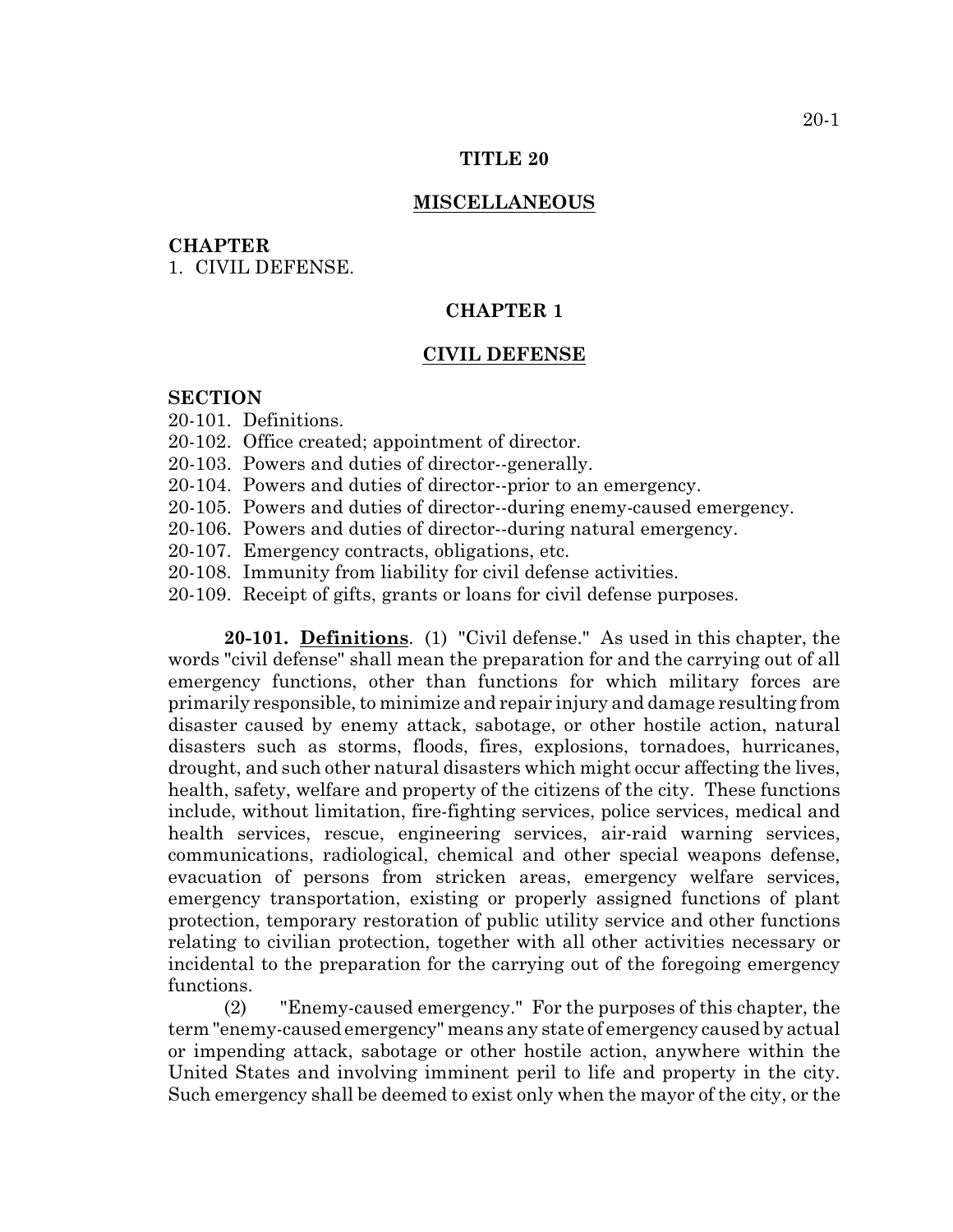mayor, acting through the city manager, shall so declare by public proclamation. Such emergency shall be deemed to continue to exist until the mayor shall declare its termination by public proclamation or until the city council shall declare its termination by resolution.

(3) "Natural emergency." As used in this chapter, the term "natural emergency" means any state of emergency caused by any actual or impending flood, drought, fire, hurricane, earthquake, storm or other catastrophe in or near the city, and involving imminent peril to lives and property in the city. Such emergency shall be deemed to exist and to be terminated under the same conditions as prescribed for an "enemy-caused emergency." (1969 Code, § 11-1)

**20-102. Office created; appointment of director**. The city manager is hereby authorized and directed to create a city civil defense office and to appoint a director of civil defense. (1969 Code, § 11-2)

**20-103. Powers and duties of director--generally**. The director of civil defense shall have general direction and control of the office of civil defense and, subject to the direction and control of the city manager, shall have the following functions and duties:

(1) To prepare a civil defense operating plan for the city conforming to the state and federal civil defense agencies' plan and program, to be integrated and coordinated so as to control and cooperate with civil defense organizations of the city for the accomplishment of the purposes of this chapter.

(2) To direct, coordinate and cooperate between departments, services and staff of the civil defense organization of the city.

(3) To represent the civil defense organization in all activities, which include public and private agencies operating in the field of civil defense and disaster. (1969 Code, § 11-3)

**20-104. Powers and duties of director--prior to an emergency**. Prior to an emergency as defined in this chapter, and subject to the direction and control of the city manager, the director of civil defense shall have the following powers:

(1) To make, amend and rescind the necessary orders, rules and regulations to carry out the provisions of this chapter within the limits of the authority conferred upon him or her herein, with the consideration to be given to the plans and powers of the federal government, the government of Tennessee, and other public and private agencies and organizations empowered to act in either enemy-caused emergencies or natural emergencies, or both.

(2) To prepare comprehensive plans for the civil defense of the city in both enemy-caused and natural emergencies, such plans and programs to be integrated and coordinated with the plans and programs of the federal government, of the government of Tennessee, and of other public and private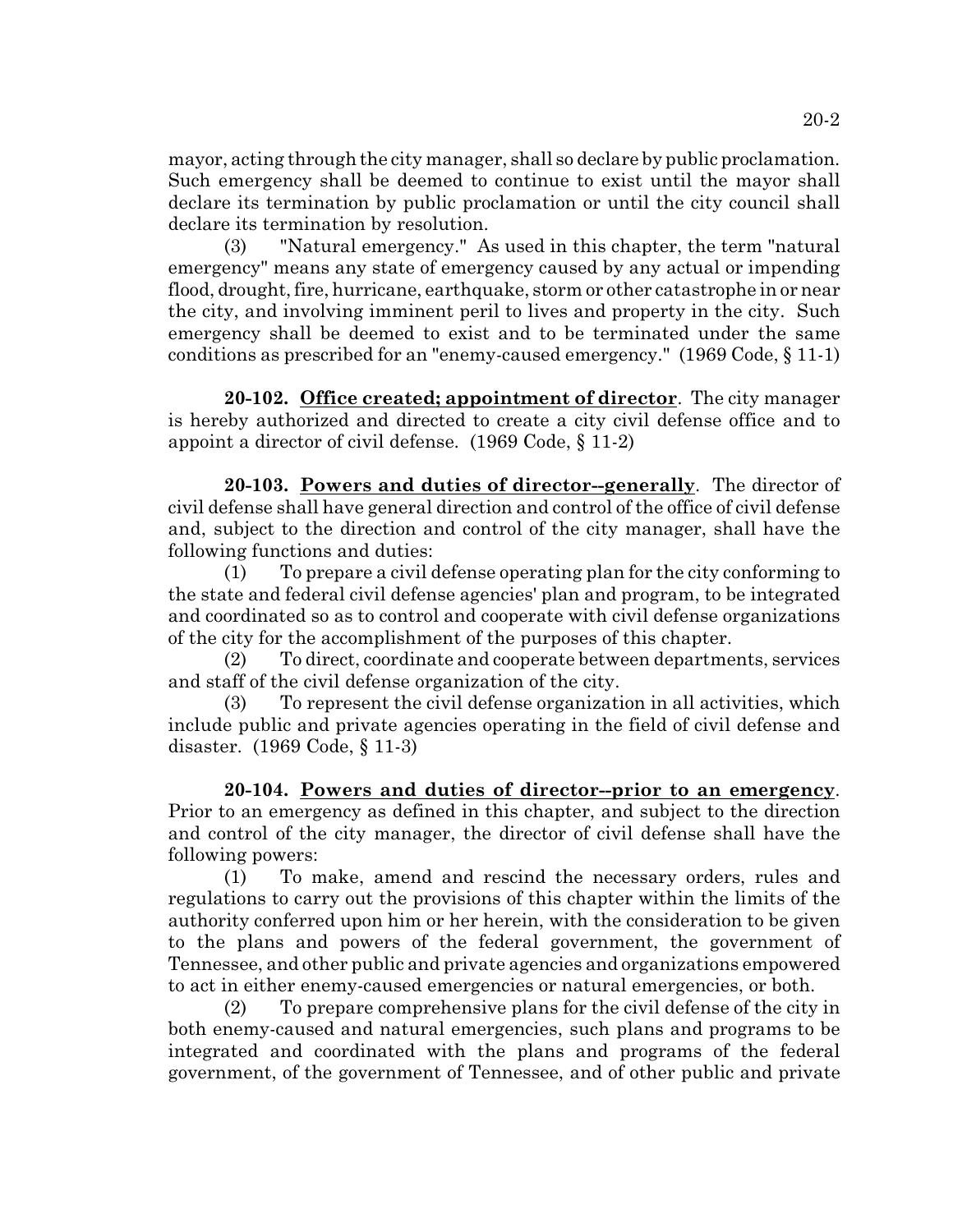agencies and organizations empowered to act in either enemy-caused or natural emergencies or both.

(3) To establish, within the limits of funds available, a public warning system, composed of sirens, horns, or other acceptable warning devices.

(4) To establish and carry out recruitment and training programs as may be necessary to develop an adequate, qualified civil defense volunteer corps.

(5) To conduct drills, exercises and similar programs as may be necessary to develop a well-trained, alert, fully prepared civil defense organization.

(6) To make such studies and surveys of the industries, resources and facilities of this city as he or she deems necessary to ascertain its capabilities for civil defense, and plan for the most efficient emergency use therefor.

(7) On behalf of the city, to enter into mutual-aid arrangements with surrounding communities, subject to the approval of the city council.

(8) To delegate any administrative authority vested in him or her under the chapter, and to provide for the subdelegations of any such authority.

(9) To take any other action proper and lawful under his or her authority to prepare for either an enemy-caused or a natural emergency. (1969 Code, § 11-4)

**20-105. Powers and duties of director--during enemy-caused emergency**. In the event of any actual enemy-caused emergency proclaimed as provided in § 20-101, the director of civil defense, with the approval of the mayor or with the approval of the mayor acting through the city manager, may exercise, during such emergency, the power to enforce all rules and regulations relating to civil defense and acting under the authority of this chapter or under the authority of the mayor or the city manager as an agent of the Governor of Tennessee, may take control of all means of transportation and communications, all stocks of fuel, food, clothing, medicines and supplies and all facilities including buildings and plants and exercise all power necessary to secure the safety and protection of the civilian population. In exercising such powers, he or she shall be guided by regulations and orders issued by the federal government and the Governor of Tennessee relating to civil defense and shall take no action contrary to orders which may be issued by the governor under the powers conferred upon him or her by Tennessee Code Annotated, § 7-601, et seq. (1969 Code, § 11-5)

**20-106. Powers and duties of director--during natural emergency**. In the event of any natural emergency proclaimed as provided in § 20-101, the director of civil defense, with the approval of the mayor or with the approval of the mayor acting through the city manager and acting under his or her instructions, shall coordinate in every way the activities of the civil defense organization. He or she is specifically charged in such emergency with the collection, evacuation and dissemination of information to all agencies